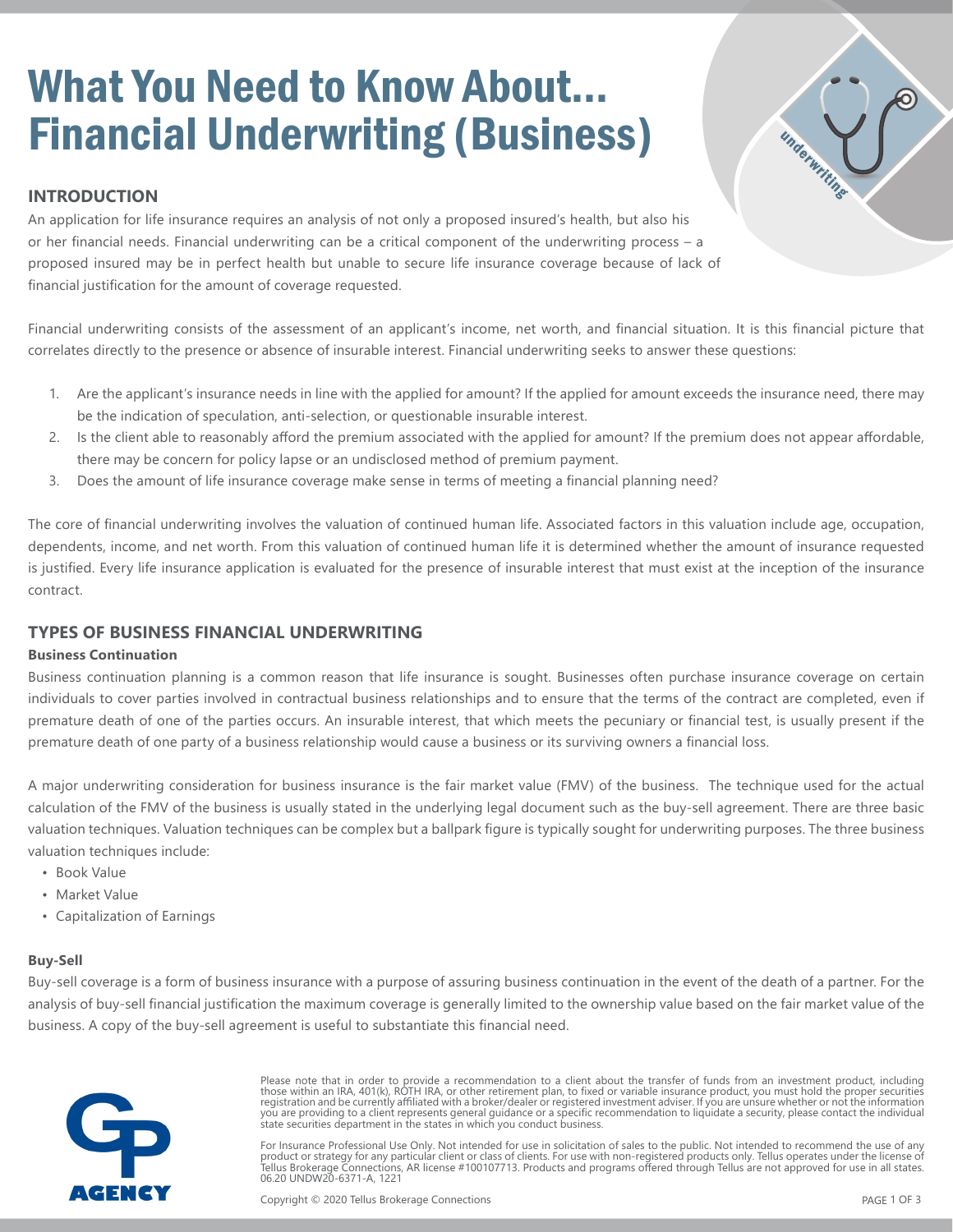# What You Need to Know About... Financial Underwriting (Business)



#### **Key Person**

Often businesses consider certain employees as "key" to the continued success of their business. The business may purchase life insurance on the key employee to protect against the financial loss that may result due to the premature death of that key employee. Key employees possess skills and talents that are vital to the continued profitability of the business. This may be related to their knowledge and expertise of the industry or their ability to raise capital through favorable debt arrangements. Officers of a closely held corporation, partners, high sales producers, and uniquely talented individuals are likely to be key person applicants. The business uses the death benefit to pay the costs of obtaining a suitable replacement for the key person and to help cover lost sales or revenue due to the loss of the key person. Five to ten times the key person's annual compensation is generally acceptable for face amount applied and in force. For key person coverage, the policyowner and beneficiary is the business/employer as well as premium payer.

#### **Sole Proprietorship**

Sole proprietorship insurance is essentially personal insurance with the elements of a business situation. Insurance on the life of the sole proprietor beyond his or her personal needs is logical for two reasons. First, the decedent's family may need to pay the salary of someone hired to run the business after the sole proprietor's death. Secondly, the family may need to be compensated for lost potential income resulting from failure of the business if the sole proprietor's skills cannot be replaced. Alternatively, sole proprietor insurance may be part of an agreement where the employees of the business agree to purchase it after the sole proprietor's death.

#### **Stock Redemption**

Stock redemption is similar to partners' buy-sell insurance. Instead of an agreement between partners and a partnership, the agreement is between a corporation and its principal stockholders.

#### **Loans**

When a loan or debt agreement is negotiated between two parties, credit insurance is often used to guarantee the payment of the remaining balance of the loan to the creditor if the debtor dies before the loan is repaid. Often, the creditor will request a collateral assignment on the policy. Life insurance underwriters typically allow up to 70% of the loan balance because of the declining nature of the loan balance. Credit insurance is typically evaluated to make sure it's not speculative by looking at cash flow of the business and the loan details.

#### **Employee Benefits**

There are numerous employee benefit concepts that use life insurance as the funding vehicle. The beneficiary is usually the spouse, children, or estate of the proposed insured. The death benefit payable to the employer is usually limited to a refund of the premiums the employer has paid on the employee's behalf.

#### **Deferred Compensation**

Deferred compensation is a salary arrangement offered to highly-paid key employees where a portion of the employee's income is deferred until a future date. It is often used to entice key employees to stay with the employer. The employee is paid the deferred earnings at retirement in addition to the company's retirement plan. The funding vehicle used to pay this deferred income is the accumulated cash value of a life insurance policy. If the employee dies before the deferred income is received in its entirety, then his or her designated beneficiary as outlined in the deferred salary arrangement receives the death benefit. The business is the policyowner and beneficiary as well as the premium payer.



Please note that in order to provide a recommendation to a client about the transfer of funds from an investment product, including those within an IRA, 401(k), ROTH IRA, or other retirement plan, to fixed or variable insurance product, you must hold the proper securities registration and be currently affiliated with a broker/dealer or registered investment adviser. If you are unsure whether or not the information<br>you are providing to a client represents general guidance or a specific recom state securities department in the states in which you conduct business.

For Insurance Professional Use Only. Not intended for use in solicitation of sales to the public. Not intended to recommend the use of any product or strategy for any particular client or class of clients. For use with non-registered products only. Tellus operates under the license of<br>Tellus Brokerage Connections, AR license #100107713. Products and programs 06.20 UNDW20-6371-A, 1221